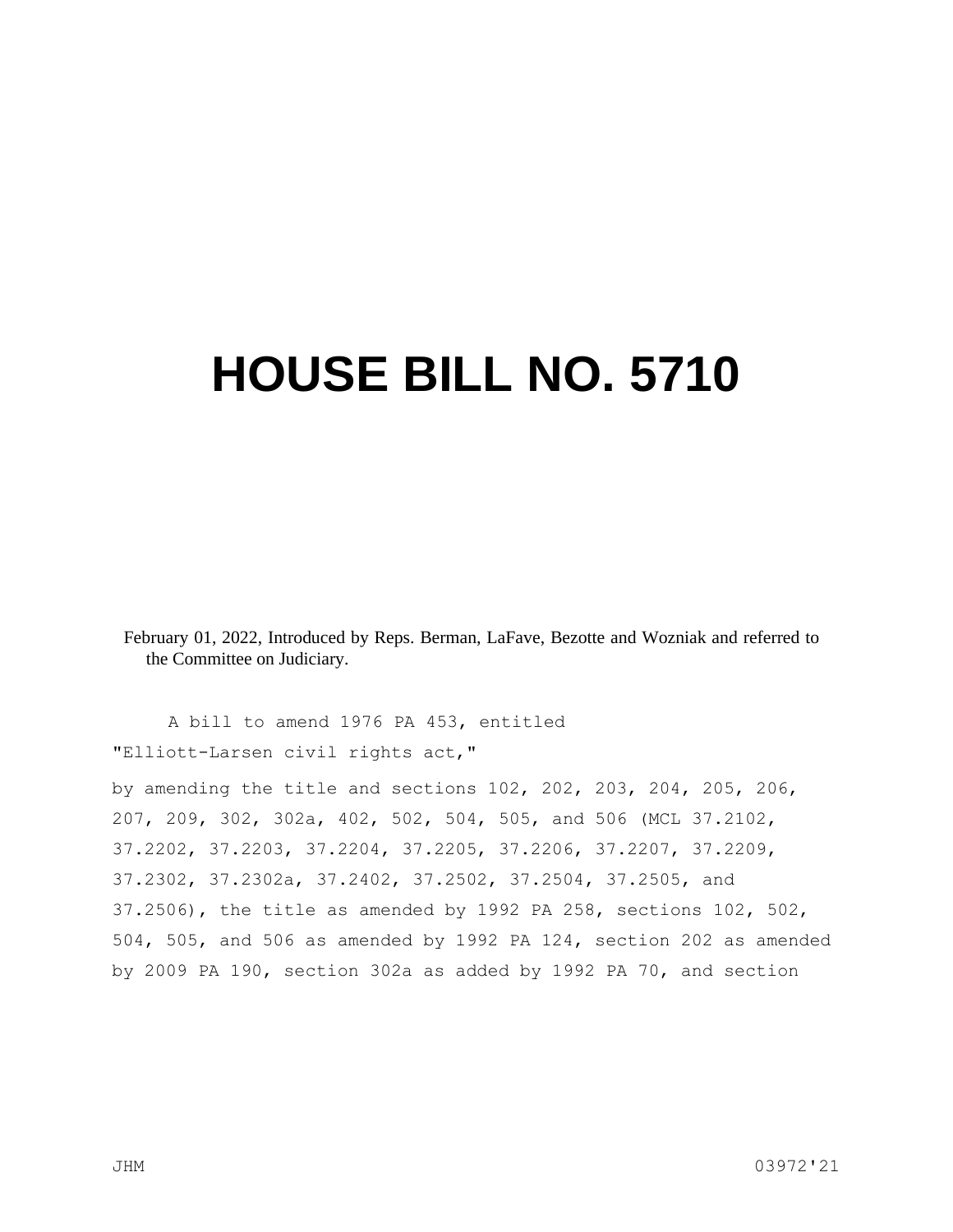402 as amended by 1993 PA 216.

### **THE PEOPLE OF THE STATE OF MICHIGAN ENACT:**

## TITLE

 An act to define civil rights; to prohibit discriminatory practices, policies, and customs in the exercise of those rights based upon religion, race, color, national origin, age, sex, height, weight, familial status, **medical condition, vaccination status,** or marital status; to preserve the confidentiality of records regarding arrest, detention, or other disposition in which a conviction does not result; to prescribe the powers and duties of the civil rights commission and the department of civil rights; to provide remedies and penalties; to provide for fees; and to repeal certain acts and parts of acts.

 Sec. 102. (1) The opportunity to obtain employment, housing and other real estate, and the full and equal utilization of public accommodations, public service, and educational facilities without discrimination because of religion, race, color, national origin, age, sex, height, weight, familial status, **medical condition, vaccination status,** or marital status as prohibited by this act, is recognized and declared to be a civil right.

 (2) This section shall **does** not be construed to prevent an individual from bringing or continuing an action arising out of sex discrimination before July 18, 1980 which action is **for a claim**  based on conduct similar to or identical to harassment.

 (3) This section shall **does** not be construed to prevent an individual from bringing or continuing an action arising out of discrimination based on familial status before the effective date of the amendatory act that added this subsection which action is **June 29, 1992 for a claim** based on conduct similar to or identical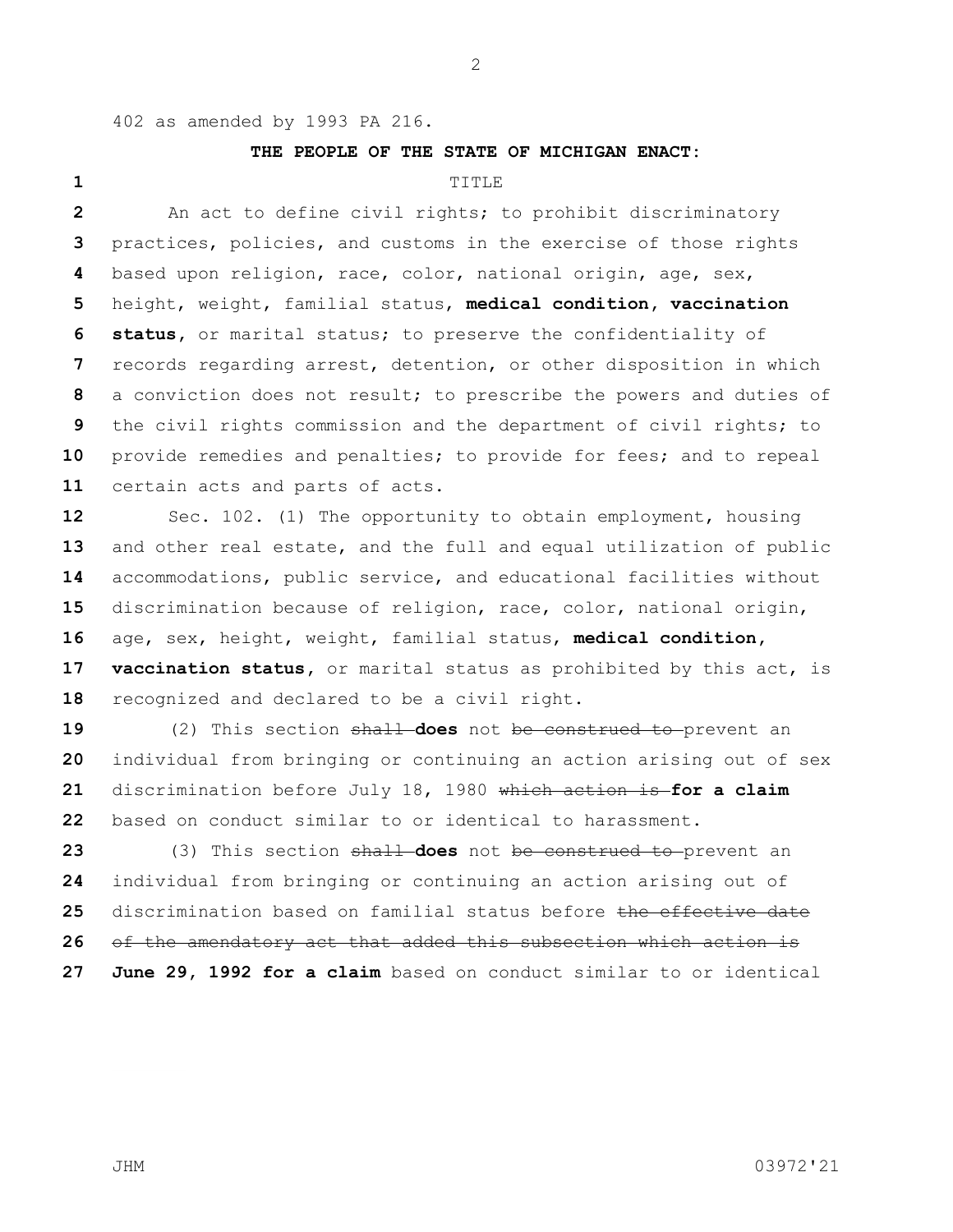to discrimination because of the age of persons **anyone** residing with the individual bringing or continuing the action.

 Sec. 202. (1) An employer shall not do any of the following: (a) Fail or refuse to hire or recruit, discharge, or otherwise discriminate against an individual with respect to employment, compensation, or a term, condition, or privilege of employment, because of religion, race, color, national origin, age, sex, height, weight, **medical condition, vaccination status,** or marital status.

 (b) Limit, segregate, or classify an employee or applicant for employment in a way that deprives or tends to deprive the employee or applicant of an employment opportunity or otherwise adversely affects the status of an **the** employee or applicant because of religion, race, color, national origin, age, sex, height, weight, **medical condition, vaccination status,** or marital status.

 (c) Segregate, classify, or otherwise discriminate against a **person an individual** on the basis of sex with respect to a term, condition, or privilege of employment, including, but not limited to, a benefit plan or system.

 (d) Treat an individual affected by pregnancy, childbirth, or a related medical condition differently for any employment-related purpose from another individual who is not so affected but similar in ability or inability to work, without regard to the source of any condition affecting the other individual's ability or inability to work. For purposes of this subdivision, a medical condition related to pregnancy or childbirth does not include nontherapeutic abortion not intended to save the life of the mother.

 (2) This section does not prohibit the establishment or implementation of a bona fide retirement policy or system that is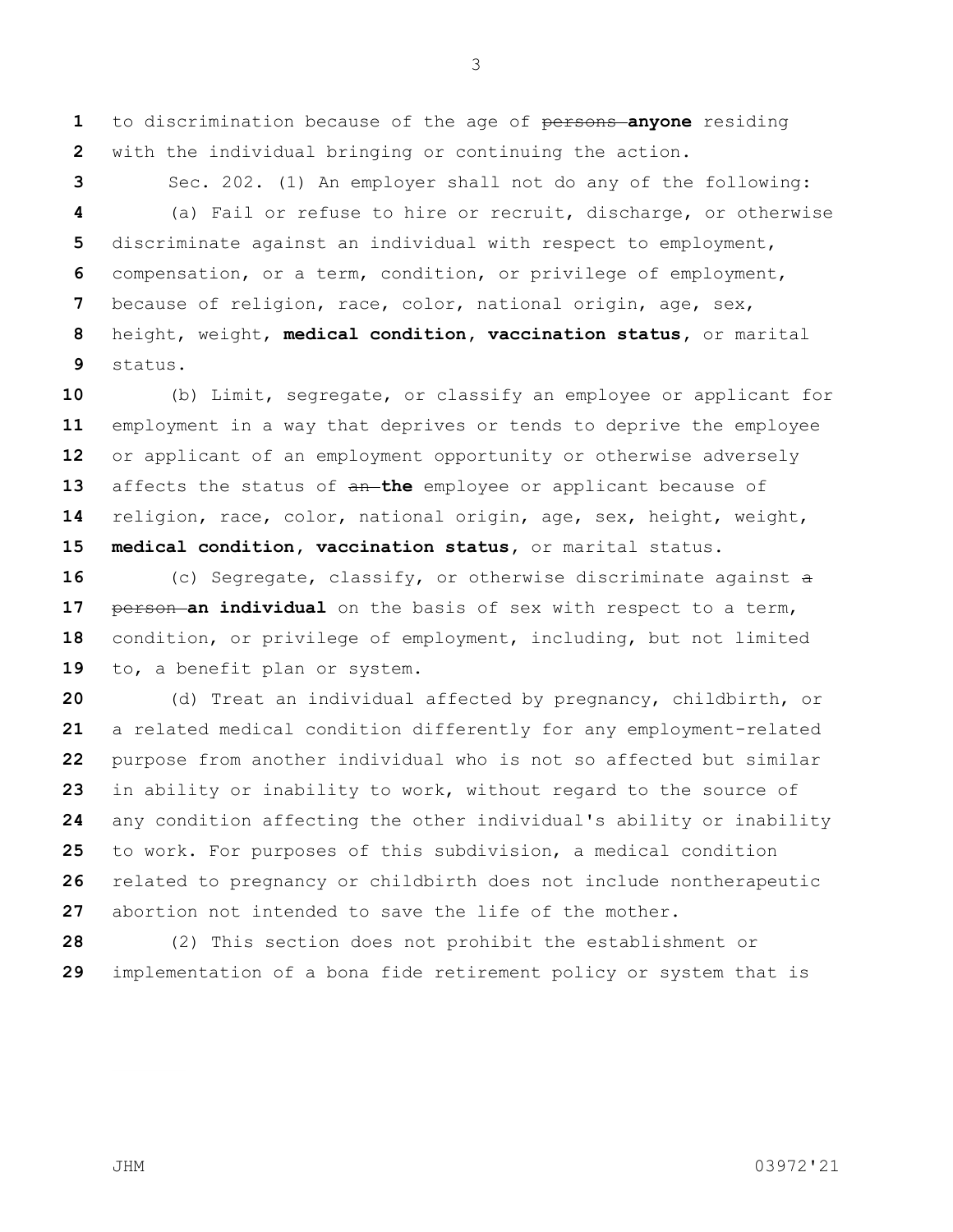not a subterfuge to evade the purposes of this section.

 (3) This section does not apply to the employment of an individual by his or her parent, spouse, or child.

 Sec. 203. An employment agency shall not fail or refuse to procure, refer, recruit, or place for employment, or otherwise discriminate against, an individual because of religion, race, color, national origin, age, sex, height, weight, **medical condition, vaccination status,** or marital status; or classify or refer for employment an individual on the basis of religion, race, color, national origin, age, sex, height, weight, **medical condition, vaccination status,** or marital status.

 Sec. 204. A labor organization shall not **do any of the following**:

 (a) Exclude or expel from membership, or otherwise discriminate against, a member or applicant for membership because of religion, race, color, national origin, age, sex, height, weight, **medical condition, vaccination status,** or marital status. (b) Limit, segregate, or classify membership or applicants for membership, or classify or fail or refuse to refer for employment an individual in a way which **that** would deprive or tend to deprive that individual of an employment opportunity, or which **that** would

 limit an employment opportunity, or which **that** would adversely affect wages, hours, or employment conditions, or otherwise adversely affect the status of an employee or an applicant for employment, because of religion, race, color, national origin, age, sex, height, weight, **medical condition, vaccination status,** or marital status.

 (c) Cause or attempt to cause an employer to violate this article.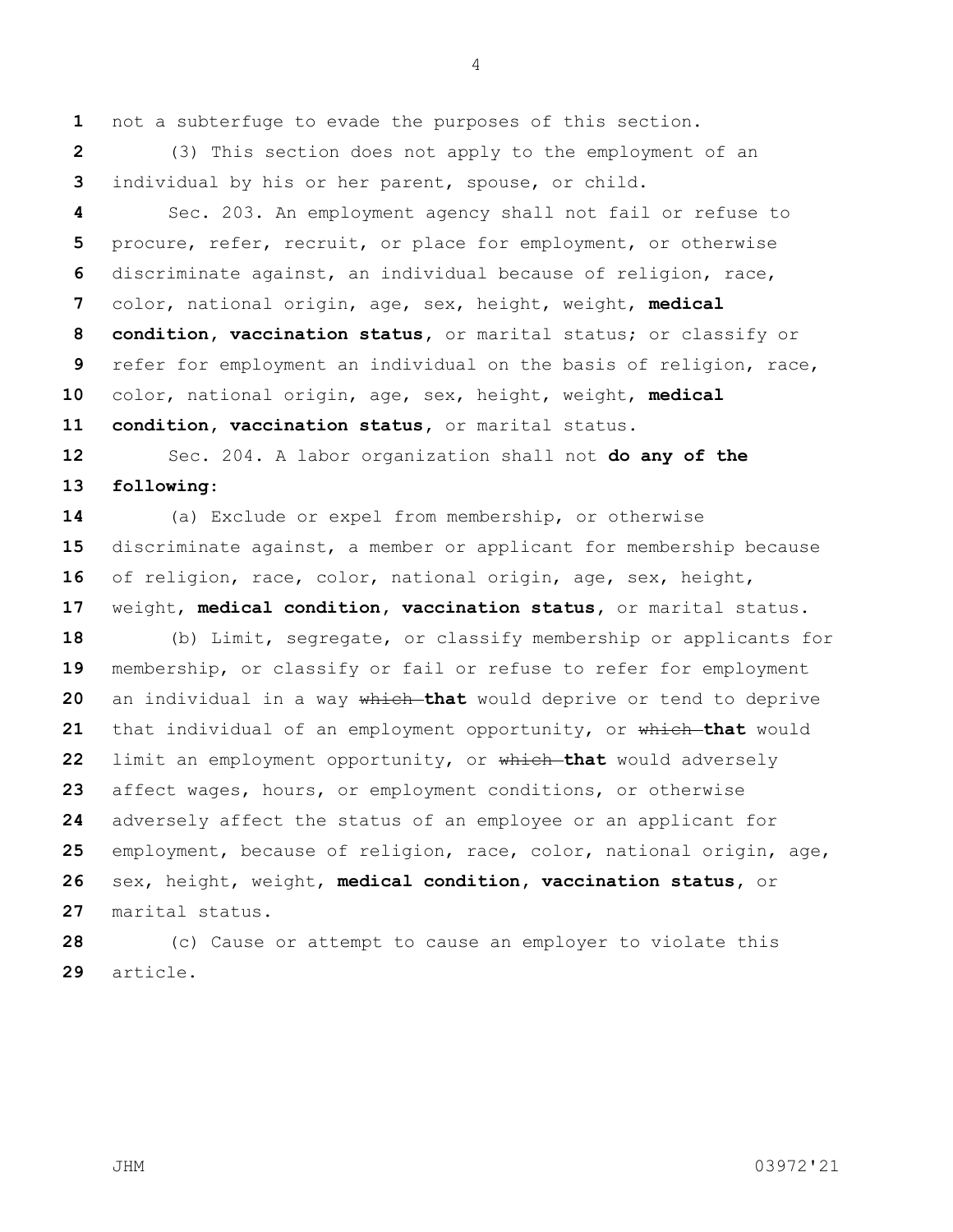(d) Fail to fairly and adequately represent a member in a grievance process because of religion, race, color, national origin, age, sex, height, weight, **medical condition, vaccination status,** or marital status.

 Sec. 205. An employer, labor organization, or joint labor- management committee controlling an apprenticeship, on the job, or other training or retraining program, shall not discriminate against an individual because of religion, race, color, national origin, age, sex, height, weight, **medical condition, vaccination status,** or marital status, in admission to, or employment or continuation in, a program established to provide apprenticeship on the job, or other training or retraining.

 Sec. 206. (1) An employer, labor organization, or employment agency shall not print, circulate, post, mail, or otherwise cause to be published a statement, advertisement, notice, or sign relating to employment by the employer, or relating to membership in or a classification or referral for employment by the labor organization, or relating to a classification or referral for 19 employment by the employment agency, which that indicates a preference, limitation, specification, or discrimination, based on religion, race, color, national origin, age, sex, height, weight, **medical condition, vaccination status,** or marital status.

 (2) Except as permitted by rules promulgated by the commission or by applicable federal law, an employer or employment agency shall not **do any of the following**:

 (a) Make or use a written or oral inquiry or form of application that elicits or attempts to elicit information concerning the religion, race, color, national origin, age, sex, height, weight, **medical condition, vaccination status,** or marital

JHM 03972'21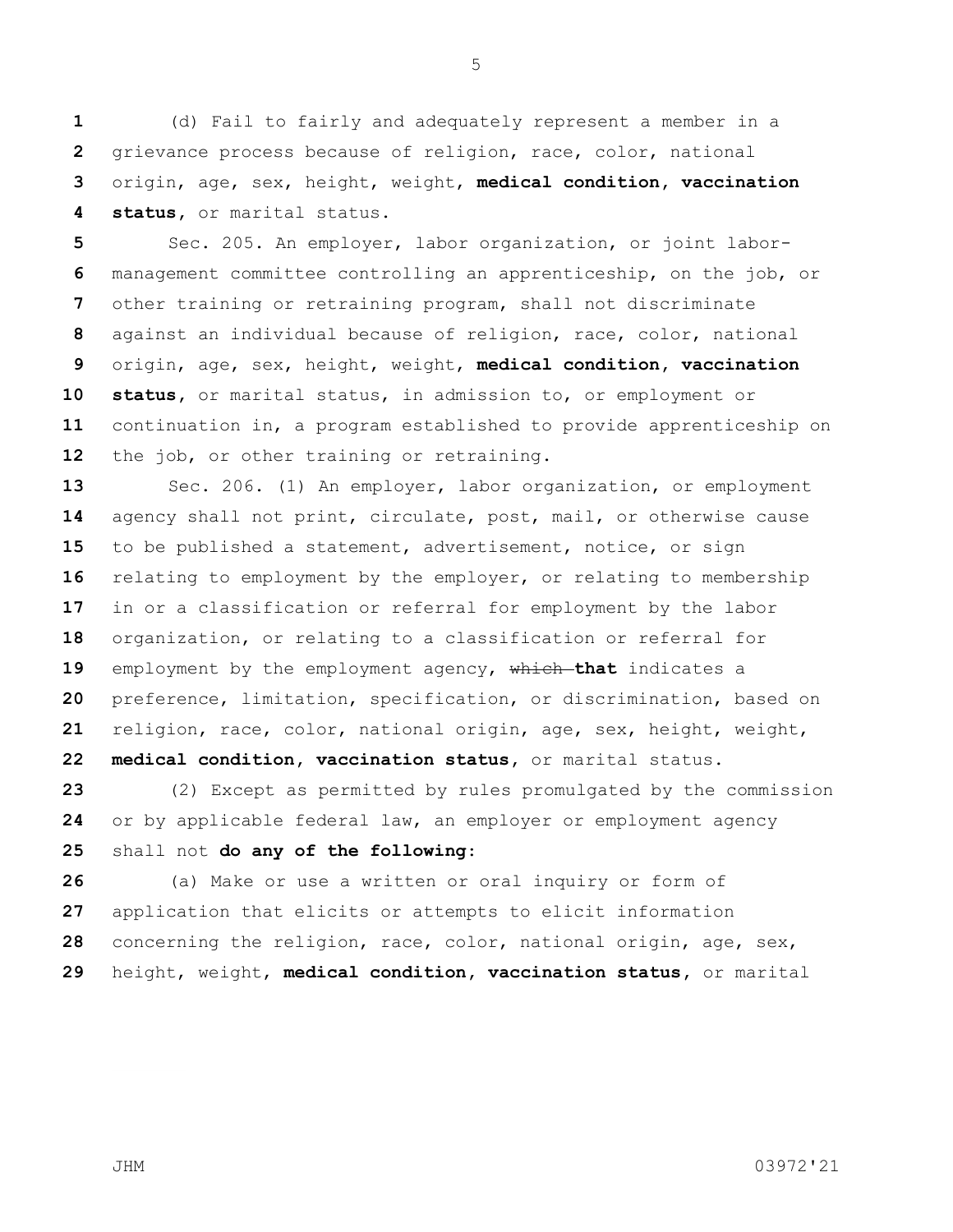status of a prospective employee.

 (b) Make or keep a record of information described in subdivision (a) or to disclose that information.

 (c) Make or use a written or oral inquiry or form of application that expresses a preference, limitation, specification, or discrimination based on religion, race, color, national origin, age, sex, height, weight, **medical condition, vaccination status,** or marital status of a prospective employee.

 Sec. 207. An individual seeking employment shall not publish or cause to be published a notice or advertisement that specifies or indicates the individual's religion, race, color, national origin, age, sex, height, weight, **medical condition, vaccination status,** or marital status, or expresses a preference, specification, limitation, or discrimination as to the religion, race, color, national origin, age, height, weight, sex, **medical condition, vaccination status,** or marital status of a prospective employer.

 Sec. 209. A contract to which the **this** state, a political subdivision, or an agency thereof **of this state or of a political subdivision** is a party shall **must** contain a covenant by the contractor and his **or her** subcontractors not to discriminate against an employee or applicant for employment with respect to hire, tenure, terms, conditions, or privileges of employment, or a matter directly or indirectly related to employment, because of race, color, religion, national origin, age, sex, height, weight, **medical condition, vaccination status,** or marital status. Breach of this covenant may be regarded as a material breach of the contract. Sec. 302. Except where permitted by law, a person shall not **do any of the following**: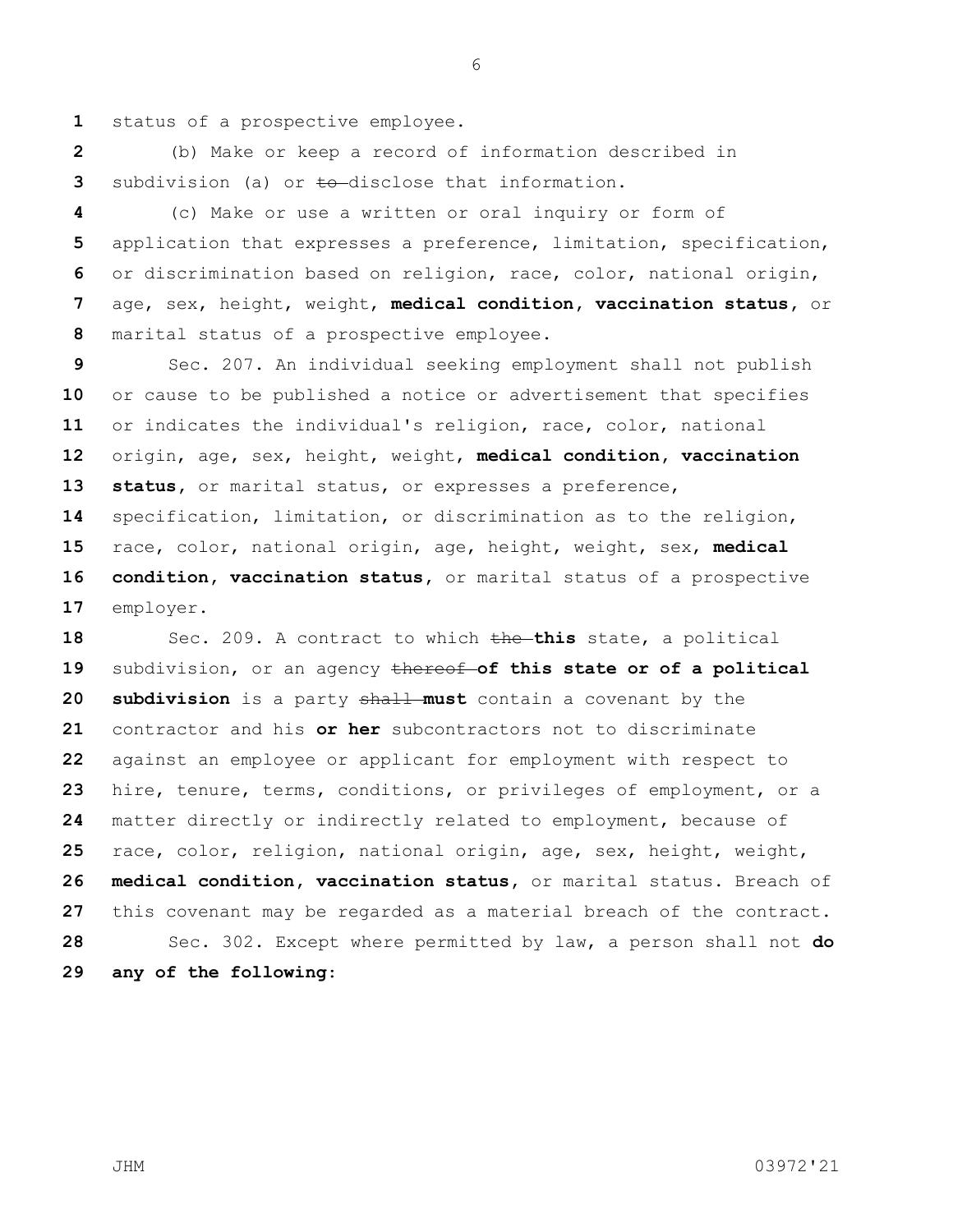(a) Deny an individual the full and equal enjoyment of the goods, services, facilities, privileges, advantages, or accommodations of a place of public accommodation or public service because of religion, race, color, national origin, age, sex,

**medical condition, vaccination status,** or marital status.

 (b) Print, circulate, post, mail, or otherwise cause to be published a statement, advertisement, notice, or sign which **that** indicates that the full and equal enjoyment of the goods, services, facilities, privileges, advantages, or accommodations of a place of public accommodation or public service will be refused, withheld from, or denied an individual because of religion, race, color, national origin, age, sex, **medical condition, vaccination status,**  or marital status, or that an individual's patronage of or presence at a place of public accommodation is objectionable, unwelcome, unacceptable, or undesirable because of religion, race, color, national origin, age, sex, **medical condition, vaccination status,**  or marital status.

 Sec. 302a. (1) This section applies to a private club that is defined as a place of public accommodation pursuant to **under** section 301(a).

 (2) If a private club allows use of its facilities by 1 or more adults per membership, the use must be equally available to all adults entitled to use the facilities under the membership. All classes of membership shall **must** be available without regard to race, color, gender, religion, marital status, **medical condition, vaccination status,** or national origin. Memberships that permit use during restricted times may be allowed only if the restricted times apply to all adults using that membership.

(3) A private club that has food or beverage facilities or

JHM 03972'21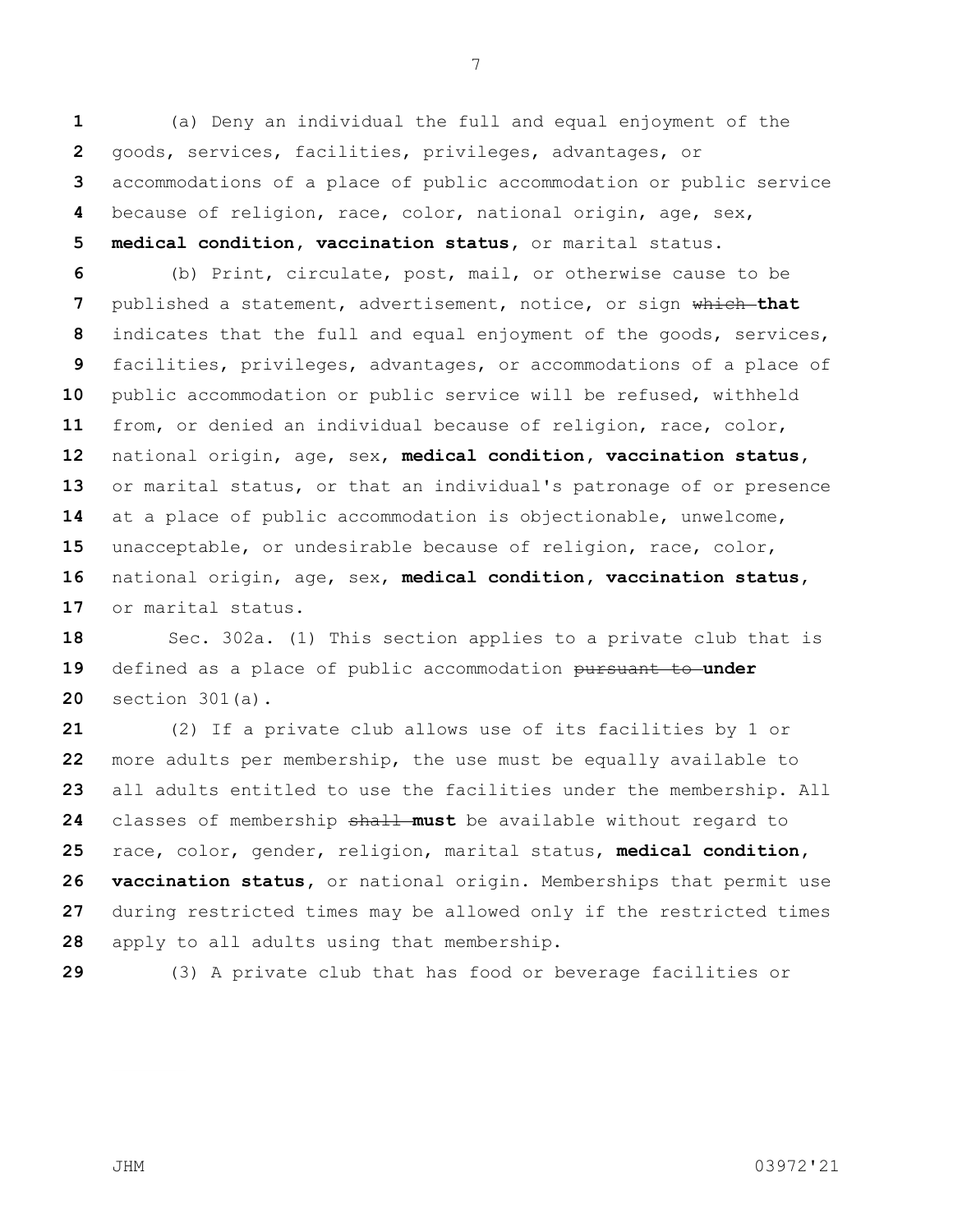services shall allow equal access to those facilities and services for all adults in all membership categories at all times. This subsection shall **does** not require service or access to facilities to persons that would violate any law or ordinance regarding sale, consumption, or regulation of alcoholic beverages.

 (4) This section does not prohibit a private club from sponsoring or permitting sports schools or leagues for children less than 18 years of age that are limited by age or to members of 1 sex, if comparable and equally convenient access to the club's facilities is made available to both sexes and if these activities are not used as a subterfuge to evade the purposes of this article. Sec. 402. An educational institution shall not do any of the following:

 (a) Discriminate against an individual in the full utilization of or benefit from the institution, or the services, activities, or programs provided by the institution because of religion, race, color, national origin, **medical condition, vaccination status,** or sex**.**

 (b) Exclude, expel, limit, or otherwise discriminate against an individual seeking admission as a student or an individual enrolled as a student in the terms, conditions, or privileges of the institution, because of religion, race, color, national origin, **medical condition, vaccination status,** or sex**.**

 (c) For purposes of admission only, make or use a written or oral inquiry or form of application that elicits or attempts to elicit information concerning the religion, race, color, national origin, age, sex, **medical condition, vaccination status,** or marital 28 status of a person, an individual, except as permitted by rule of the commission or as required by federal law, rule, or regulation,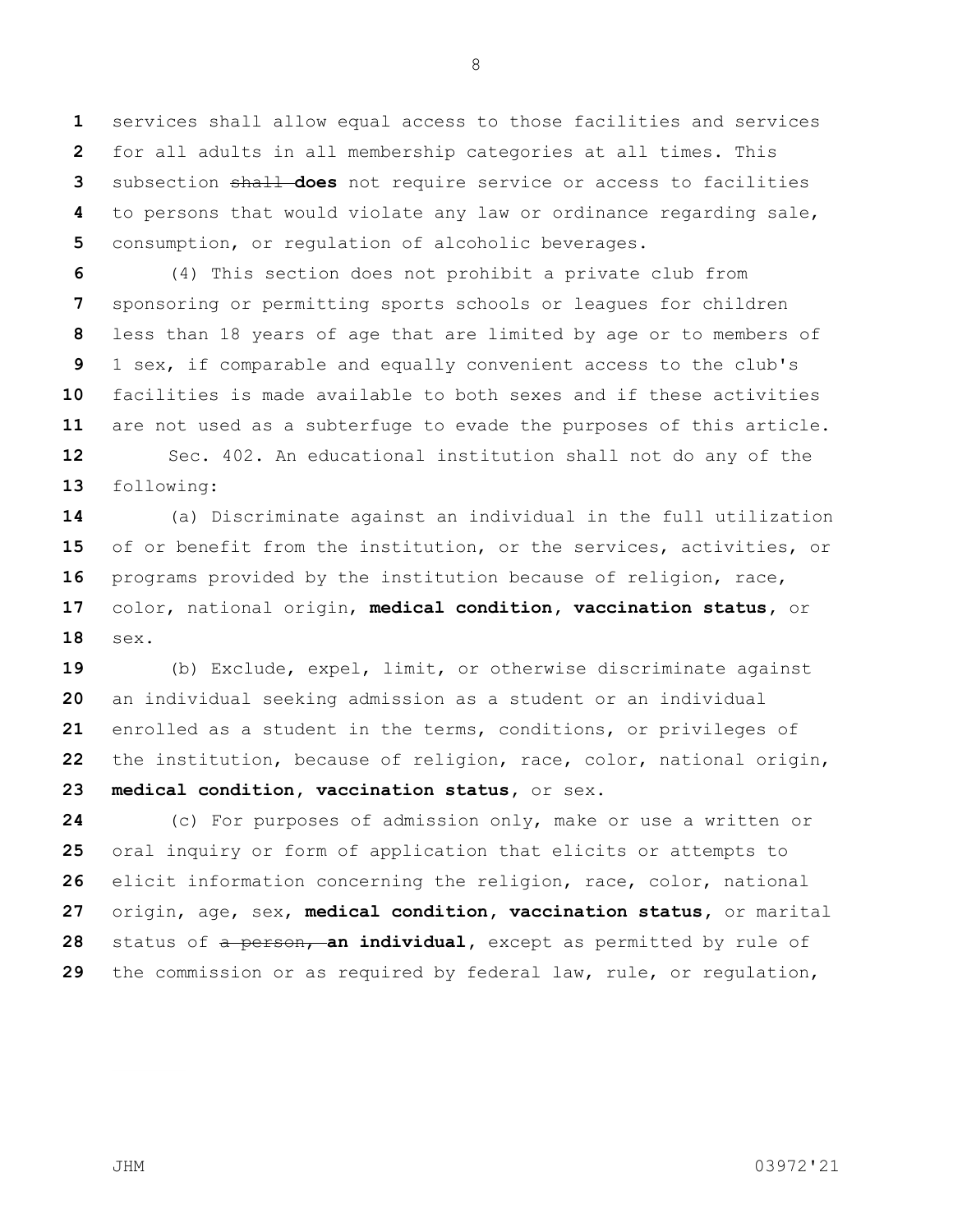or pursuant to an affirmative action program.

 (d) Print or publish or cause to be printed or published a catalog, notice, or advertisement indicating a preference, limitation, specification, or discrimination based on the religion, race, color, national origin, **medical condition, vaccination status,** or sex of an applicant for admission to the educational institution.

 (e) Announce or follow a policy of denial or limitation through a quota or otherwise of educational opportunities of a group or its members because of religion, race, color, national origin, **medical condition, vaccination status,** or sex**.**

 Sec. 502. (1) A person engaging in a real estate transaction, or a real estate broker or salesman, **salesperson,** shall not on the basis of religion, race, color, national origin, age, sex, familial status, **medical condition, vaccination status,** or marital status of a person **an individual** or a person **anyone** residing with that

person:**individual do any of the following:**

 (a) Refuse to engage in a real estate transaction with a person.

 (b) Discriminate against a person in the terms, conditions, or privileges of a real estate transaction or in the furnishing of facilities or services in connection with a real estate transaction.

 (c) Refuse to receive from a person or transmit to a person a bona fide offer to engage in a real estate transaction.

 (d) Refuse to negotiate for a real estate transaction with a person.

 (e) Represent to a person that real property is not available for inspection, sale, rental, or lease when in fact it is so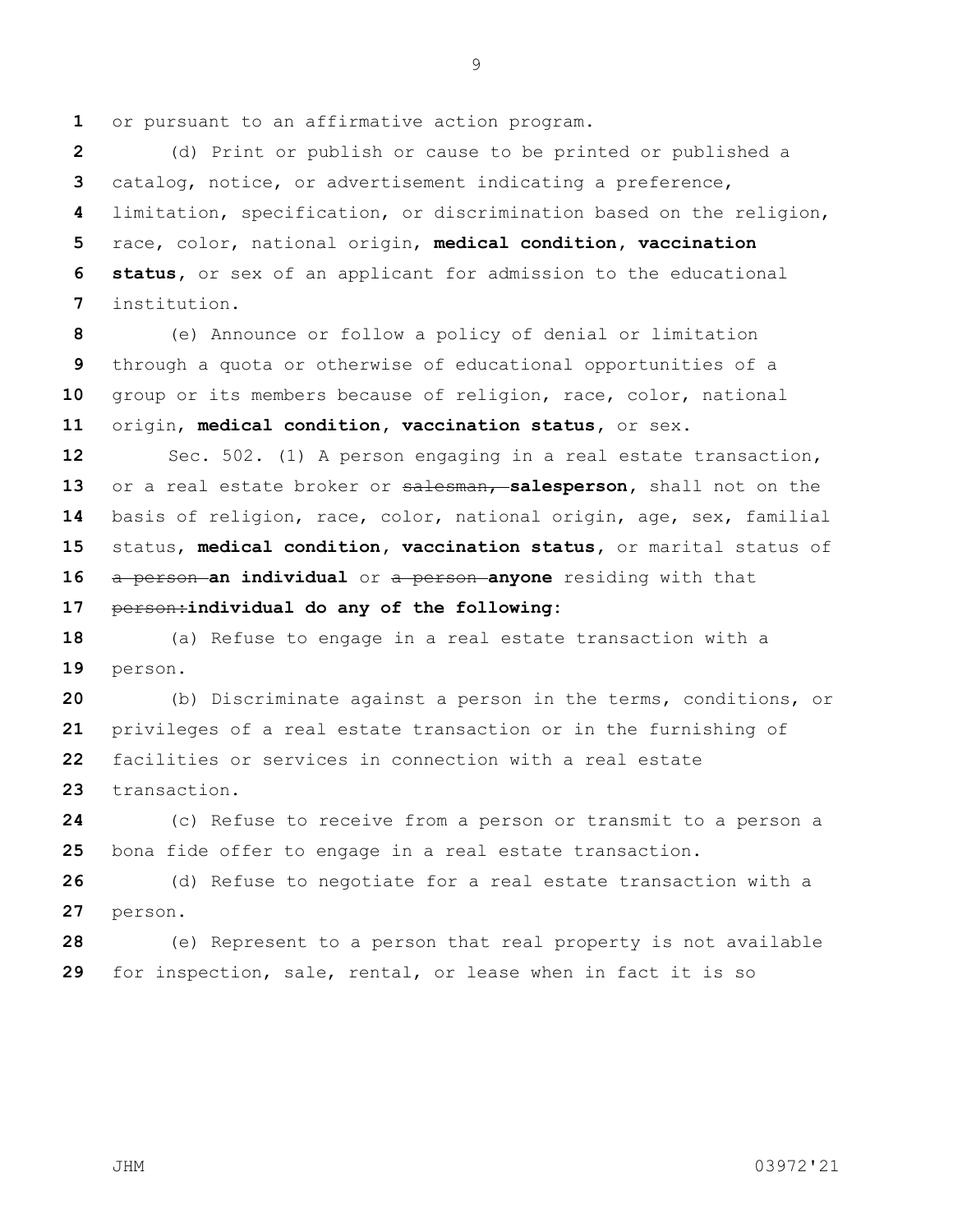available, or knowingly fail to bring a property listing to a person's attention, or refuse to permit a person to inspect real property, or otherwise make unavailable or deny real property to a person.

 (f) Make, print, circulate, post, mail, or otherwise cause to be made or published a statement, advertisement, notice, or sign, or use a form of application for a real estate transaction, or make a record of inquiry in connection with a prospective real estate transaction, which **that** indicates, directly or indirectly, an intent to make a preference, limitation, specification, or discrimination with respect to the real estate transaction.

 (g) Offer, solicit, accept, use, or retain a listing of real property with the understanding that a person may be discriminated against in a real estate transaction or in the furnishing of facilities or services in connection therewith.**with that** 

## **transaction.**

 (h) Discriminate against a person in the brokering or appraising of real property.

 (2) A person shall not deny a person access to, or membership or participation in, a multiple listing service, real estate brokers' organization or other service, organization, or facility relating to the business of selling or renting real property or to discriminate against him or her in the terms or conditions of that access, membership, or participation because of religion, race, color, national origin, age, sex, familial status, **medical condition, vaccination status,** or marital status.

(3) This section is subject to section 503.

 Sec. 504. (1) A person to whom application is made for financial assistance or financing in connection with a real estate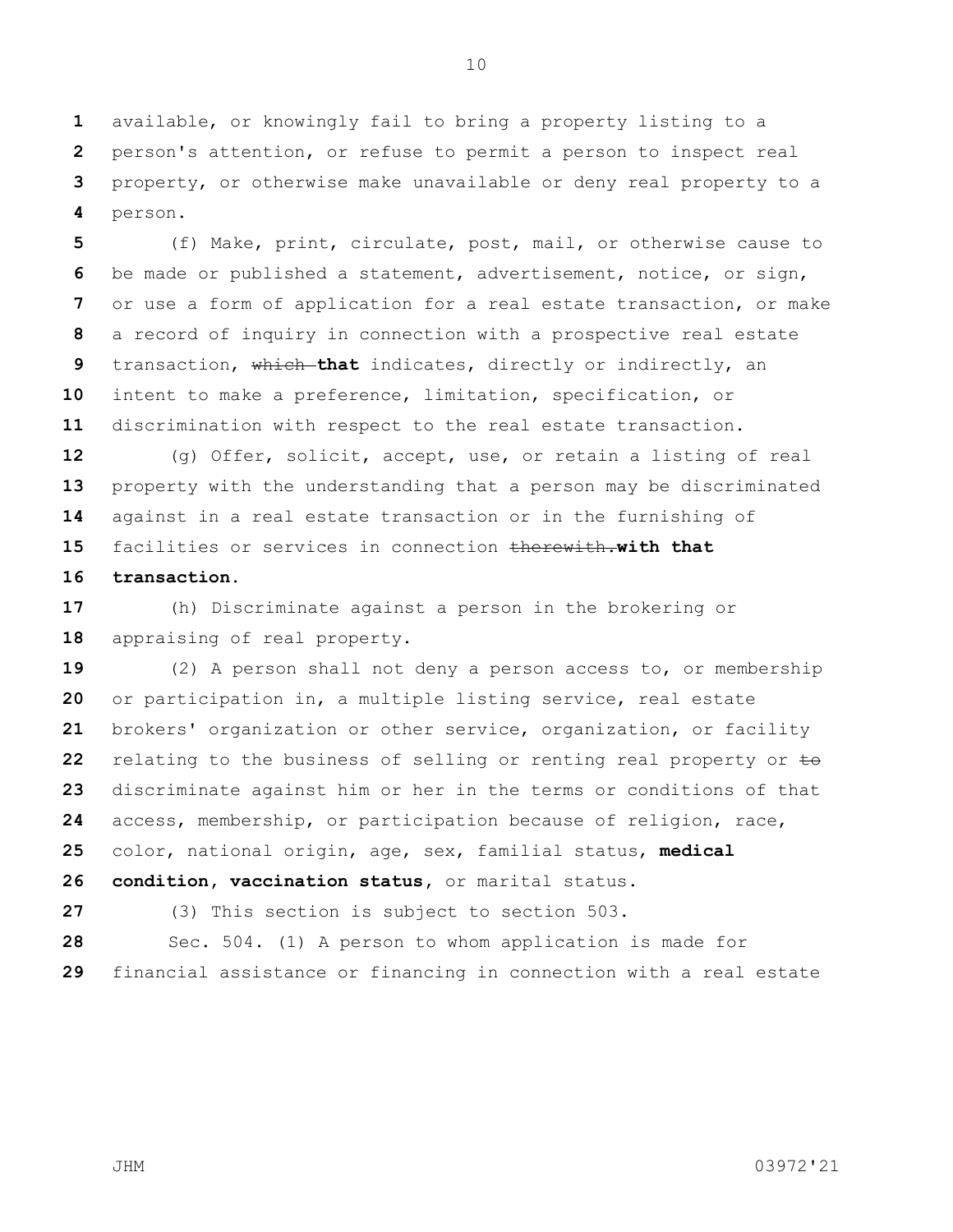transaction or in connection with the construction, rehabilitation, repair, maintenance, or improvement of real property, or a representative of that person, shall not **do any of the following**:

 (a) Discriminate against the applicant because of the religion, race, color, national origin, age, sex, familial status, **medical condition, vaccination status,** or marital status of the applicant or a **person an individual** residing with the applicant.

 (b) Use a form of application for financial assistance or financing or make or keep a record or inquiry in connection with an application for financial assistance or financing which **that** indicates, directly or indirectly, a preference, limitation, specification, or discrimination as to the religion, race, color, national origin, age, sex, familial status, **medical condition, vaccination status,** or marital status of the applicant or a person **an individual** residing with the applicant.

 (2) A person whose business includes engaging in real estate transactions shall not discriminate against a person because of religion, race, color, national origin, age, sex, familial status, **medical condition, vaccination status,** or marital status, in the 20 purchasing  $\theta$ f-loans for acquiring, constructing, improving, repairing, or maintaining a dwelling or the **in** making or purchasing of loans or the provision of providing other financial assistance secured by residential real estate.

 (3) Subsection (1)(b) does not apply to a form of application for financial assistance prescribed for the use of a lender regulated as a mortgagee under the national housing act, chapter 847, 48 Stat. 1246 **12 USC 1701 to 1750g**, or by a regulatory board or officer acting under the statutory authority of this state or the United States.

JHM 03972'21